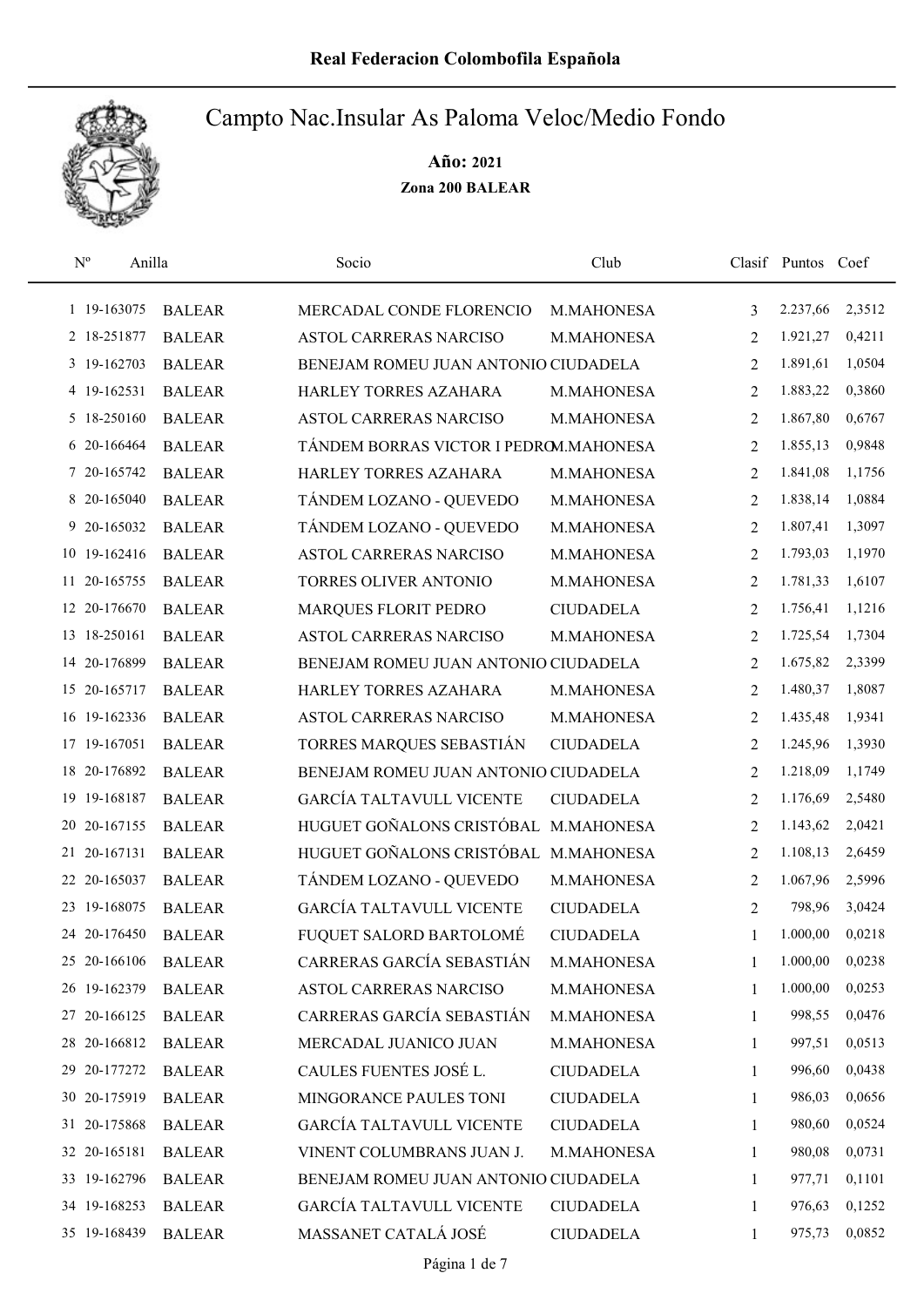

| $N^{o}$      | Anilla                     | Socio                                | Club             |              | Clasif Puntos Coef |        |
|--------------|----------------------------|--------------------------------------|------------------|--------------|--------------------|--------|
| 36 17-22693  | <b>BALEAR</b>              | MERCADAL CONDE NARCISO               | M.MAHONESA       | $\mathbf{1}$ | 975,02             | 0,0950 |
| 37 19-168459 | <b>BALEAR</b>              | MASSANET CATALÁ JOSÉ                 | <b>CIUDADELA</b> | 1            | 974,98             | 0,1137 |
| 38 20-175451 | <b>BALEAR</b>              | VIVO MARQUES FRANCISCO               | <b>CIUDADELA</b> | $\mathbf{1}$ | 973,15             | 0,1409 |
| 39 20-175137 | <b>BALEAR</b>              | TATAVULL TORRES RAFAEL               | <b>CIUDADELA</b> | $\mathbf{1}$ | 970,09             | 0,2247 |
| 40 19-168423 | <b>BALEAR</b>              | MASSANET CATALÁ JOSÉ                 | <b>CIUDADELA</b> | 1            | 968,58             | 0,1547 |
| 41 18-251549 | <b>BALEAR</b>              | MIR ORFILA PEDRO                     | M.MAHONESA       | $\mathbf{1}$ | 966,22             | 0,1196 |
| 42 19-161679 | <b>BALEAR</b>              | MIR ORFILA PEDRO                     | M.MAHONESA       | $\mathbf{1}$ | 965,73             | 0,1435 |
| 43 18-249435 | <b>BALEAR</b>              | HUGUET GOÑALONS CRISTÓBAL M.MAHONESA |                  | $\mathbf{1}$ | 961,11             | 0,1689 |
| 44 19-168800 | <b>BALEAR</b>              | CAULES FUENTES JOSÉ L.               | <b>CIUDADELA</b> | $\mathbf{1}$ | 960,53             | 0,2526 |
| 45 18-242898 | <b>BALEAR</b>              | FUQUET SALORD BARTOLOMÉ              | <b>CIUDADELA</b> | 1            | 957,16             | 0,1963 |
| 46 19-168458 | <b>BALEAR</b>              | MASSANET CATALÁ JOSÉ                 | <b>CIUDADELA</b> | 1            | 955,37             | 0,3126 |
| 47 19-161750 | <b>BALEAR</b>              | MIR ORFILA PEDRO                     | M.MAHONESA       | 1            | 954,65             | 0,3063 |
| 48 19-163176 | <b>BALEAR</b>              | MERCADAL CONDE NARCISO               | M.MAHONESA       | 1            | 951,00             | 0,2035 |
| 49           | 20-166763<br><b>BALEAR</b> | CATCHOT FLUXA FRANCISCO J.           | M.MAHONESA       | 1            | 949,57             | 0,3381 |
| 50 20-177004 | <b>BALEAR</b>              | CATALLOPS FEBRER PEDRO               | <b>CIUDADELA</b> | 1            | 949,33             | 0,2429 |
| 51 20-165407 | <b>BALEAR</b>              | SASTRE GARDÉS JUAN F.                | M.MAHONESA       | 1            | 948,01             | 0,2451 |
| 52 20-165210 | <b>BALEAR</b>              | MERCADAL CONDE NARCISO               | M.MAHONESA       | $\mathbf{1}$ | 946,10             | 0,3551 |
| 53 19-163188 | <b>BALEAR</b>              | MERCADAL CONDE NARCISO               | M.MAHONESA       | $\mathbf{1}$ | 946,03             | 0,3805 |
| 54 19-167528 | <b>BALEAR</b>              | <b>CAMPS COLL JUAN</b>               | <b>CIUDADELA</b> | $\mathbf{1}$ | 944,00             | 0,4491 |
| 55 19-168072 | <b>BALEAR</b>              | <b>GARCÍA TALTAVULL VICENTE</b>      | <b>CIUDADELA</b> | $\mathbf{1}$ | 943,49             | 0,4453 |
| 56 18-249837 | <b>BALEAR</b>              | SASTRE GARDÉS JUAN F.                | M.MAHONESA       | $\mathbf{1}$ | 943,41             | 0,4581 |
| 57 20-166308 | <b>BALEAR</b>              | MERCADAL CONDE FLORENCIO             | M.MAHONESA       | $\mathbf{1}$ | 943,18             | 0,4909 |
| 58 18-249912 | <b>BALEAR</b>              | SASTRE GARDÉS JUAN F.                | M.MAHONESA       | 1            | 942,99             | 0,5090 |
| 59 20-165304 | <b>BALEAR</b>              | SASTRE GARDÉS JUAN F.                | M.MAHONESA       | 1            | 942,71             | 0,2655 |
| 60 19-162809 | <b>BALEAR</b>              | BENEJAM ROMEU JUAN ANTONIO CIUDADELA |                  | 1            | 940,46             | 0,5943 |
| 61 20-166831 | <b>BALEAR</b>              | MERCADAL JUANICO JUAN                | M.MAHONESA       | 1            | 940,38             | 0,3102 |
| 62 20-165307 | <b>BALEAR</b>              | SASTRE GARDÉS JUAN F.                | M.MAHONESA       | 1            | 939,64             | 0,2145 |
| 63 20-177203 | <b>BALEAR</b>              | CAULES FUENTES JOSÉ L.               | <b>CIUDADELA</b> | $\mathbf{1}$ | 938,94             | 0,3505 |
| 64 20-166105 | <b>BALEAR</b>              | CARRERAS GARCÍA SEBASTIÁN            | M.MAHONESA       | 1            | 938,17             | 0,2379 |
| 65 19-162573 | <b>BALEAR</b>              | HARLEY TORRES AZAHARA                | M.MAHONESA       | $\mathbf{1}$ | 937,26             | 0,5586 |
| 66 20-166103 | <b>BALEAR</b>              | CARRERAS GARCÍA SEBASTIÁN            | M.MAHONESA       | 1            | 932,74             | 0,3462 |
| 67 20-176300 | <b>BALEAR</b>              | FEBRER COLL BARTOLOMÉ                | <b>CIUDADELA</b> | 1            | 932,03             | 0,6395 |
| 68 19-167558 | <b>BALEAR</b>              | <b>CAMPS COLL JUAN</b>               | <b>CIUDADELA</b> | 1            | 929,63             | 0,3944 |
| 69 19-168704 | <b>BALEAR</b>              | FEBRER COLL BARTOLOMÉ                | <b>CIUDADELA</b> | 1            | 927,54             | 0,4013 |
| 70 20-165241 | <b>BALEAR</b>              | MERCADAL CONDE NARCISO               | M.MAHONESA       | 1            | 923,30             | 0,3089 |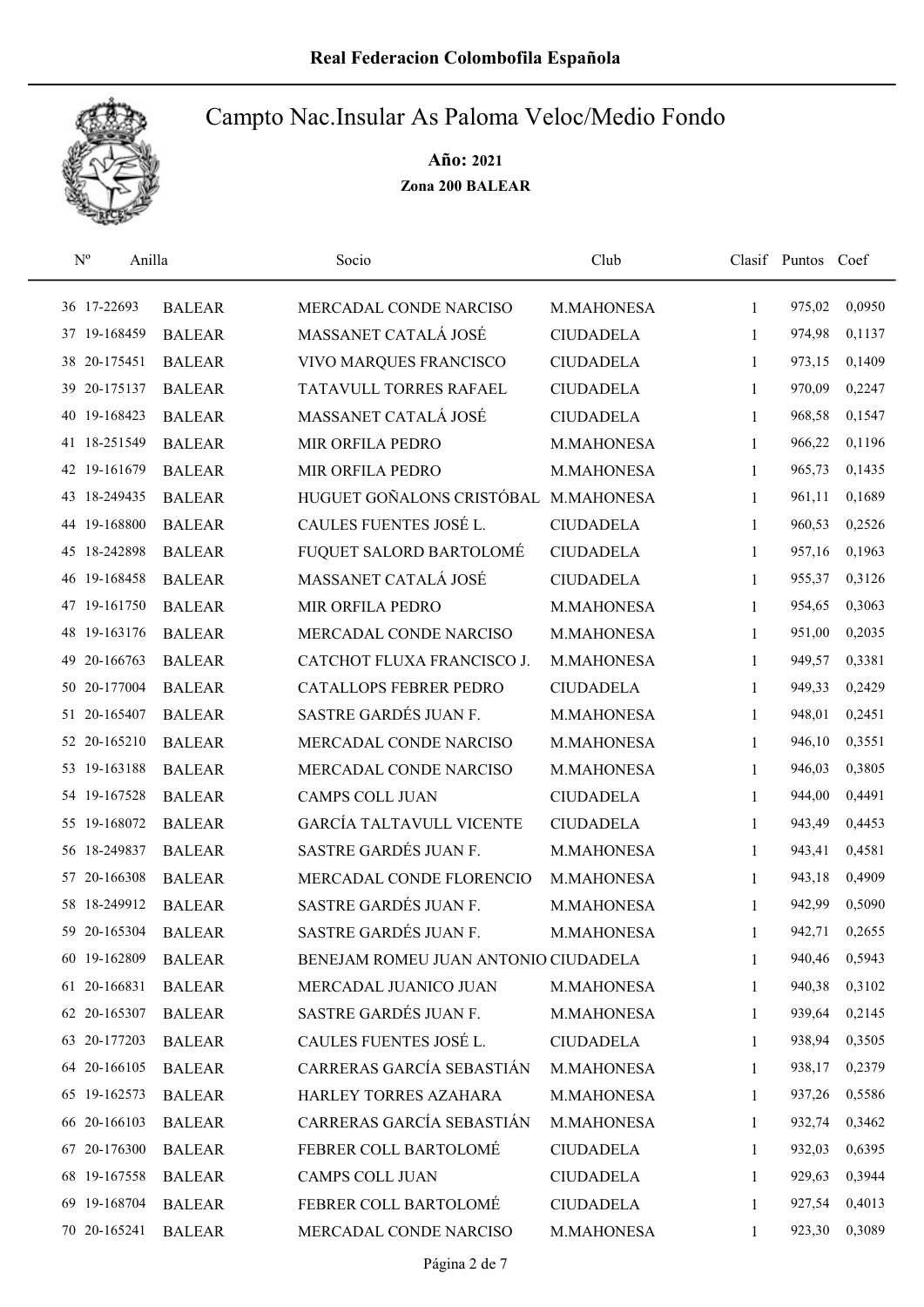

| $\mathbf{N}^{\text{o}}$ | Anilla        | Socio                                  | Club             |              | Clasif Puntos Coef |        |
|-------------------------|---------------|----------------------------------------|------------------|--------------|--------------------|--------|
| 71 20-176434            | <b>BALEAR</b> | FUQUET SALORD BARTOLOMÉ                | <b>CIUDADELA</b> | $\mathbf{1}$ | 923,03             | 0,7527 |
| 72 20-175179            | <b>BALEAR</b> | TATAVULL TORRES RAFAEL                 | <b>CIUDADELA</b> | 1            | 921,92             | 0,4382 |
| 73 20-165016            | <b>BALEAR</b> | TÁNDEM LOZANO - QUEVEDO                | M.MAHONESA       | 1            | 921,58             | 0,3335 |
| 74 19-161729            | <b>BALEAR</b> | MIR ORFILA PEDRO                       | M.MAHONESA       | $\mathbf{1}$ | 921,52             | 0,7148 |
| 75 20-176325            | <b>BALEAR</b> | PONS SALORT LLORENÇ                    | <b>CIUDADELA</b> | 1            | 920,45             | 0,7584 |
| 76 19-18540             | <b>BALEAR</b> | MERCADAL CONDE FLORENCIO               | M.MAHONESA       | $\mathbf{1}$ | 920,40             | 0,4333 |
| 77 19-163266            | <b>BALEAR</b> | TÁNDEM BORRAS VICTOR I PEDROM.MAHONESA |                  | $\mathbf{1}$ | 919,67             | 0,3792 |
| 78 15-57047             | <b>BALEAR</b> | TORRES MARQUES SEBASTIÁN               | <b>CIUDADELA</b> | $\mathbf{1}$ | 917,86             | 0,8407 |
| 79 20-176130            | <b>BALEAR</b> | MASCARÓ TORRES JOSÉ                    | <b>CIUDADELA</b> | 1            | 917,44             | 0,4822 |
| 80 20-166150            | <b>BALEAR</b> | CARRERAS GARCÍA SEBASTIÁN              | M.MAHONESA       | 1            | 917,28             | 0,7874 |
| 81 20-166743            | <b>BALEAR</b> | CATCHOT FLUXA FRANCISCO J.             | M.MAHONESA       | 1            | 915,72             | 0,8582 |
| 82 20-177102            | <b>BALEAR</b> | CAULES FUENTES JOSÉ L.                 | <b>CIUDADELA</b> | 1            | 913,97             | 0,5038 |
| 83 18-250389            | <b>BALEAR</b> | TORRES OLIVER ANTONIO                  | M.MAHONESA       | 1            | 911,90             | 0,4940 |
| 84 18-251366            | <b>BALEAR</b> | CATCHOT FLUXA FRANCISCO J.             | M.MAHONESA       | 1            | 911,74             | 0,4385 |
| 85 20-167154            | <b>BALEAR</b> | HUGUET GOÑALONS CRISTÓBAL              | M.MAHONESA       | $\mathbf{1}$ | 911,24             | 0,9333 |
| 86 19-167958            | <b>BALEAR</b> | FEBRER COLL BARTOLOMÉ                  | <b>CIUDADELA</b> | $\mathbf{1}$ | 911,04             | 0,5280 |
| 87 19-168186            | <b>BALEAR</b> | <b>GARCÍA TALTAVULL VICENTE</b>        | <b>CIUDADELA</b> | 1            | 906,82             | 0,5425 |
| 88 19-163025            | <b>BALEAR</b> | MERCADAL CONDE FLORENCIO               | M.MAHONESA       | $\mathbf{1}$ | 906,66             | 0,5571 |
| 89 18-251893            | <b>BALEAR</b> | MIR ORFILA PEDRO                       | M.MAHONESA       | $\mathbf{1}$ | 905,88             | 0,4782 |
| 90 20-166844            | <b>BALEAR</b> | MERCADAL JUANICO JUAN                  | M.MAHONESA       | $\mathbf{1}$ | 905,10             | 0,5094 |
| 91 20-166836            | <b>BALEAR</b> | MERCADAL JUANICO JUAN                  | M.MAHONESA       | 1            | 902,78             | 0,9582 |
| 92 20-177121            | <b>BALEAR</b> | CAULES FUENTES JOSÉ L.                 | <b>CIUDADELA</b> | 1            | 902,16             | 0,6134 |
| 93 19-161746            | <b>BALEAR</b> | MIR ORFILA PEDRO                       | M.MAHONESA       | 1            | 899,85             | 0,9701 |
| 94 20-176661            | <b>BALEAR</b> | MARQUES FLORIT PEDRO                   | <b>CIUDADELA</b> | 1            | 895,26             | 1,1559 |
| 95 19-163262            | <b>BALEAR</b> | TÁNDEM BORRAS VICTOR I PEDROM.MAHONESA |                  | 1            | 894,34             | 1,0626 |
| 96 20-176634            | <b>BALEAR</b> | MARQUES FLORIT PEDRO                   | <b>CIUDADELA</b> | 1            | 892,38             | 0,6367 |
| 97 20-176668            | <b>BALEAR</b> | <b>MARQUES FLORIT PEDRO</b>            | <b>CIUDADELA</b> | 1            | 892,08             | 0,6586 |
| 98 20-165727            | <b>BALEAR</b> | HARLEY TORRES AZAHARA                  | M.MAHONESA       | 1            | 890,94             | 0,5470 |
| 99 20-166877            | <b>BALEAR</b> | MERCADAL JUANICO JUAN                  | M.MAHONESA       | 1            | 889,36             | 0,6617 |
| 100 19-163173           | <b>BALEAR</b> | MERCADAL CONDE NARCISO                 | M.MAHONESA       | 1            | 889,27             | 0,1261 |
| 101 19-162411           | <b>BALEAR</b> | ASTOL CARRERAS NARCISO                 | M.MAHONESA       | 1            | 889,07             | 0,6727 |
| 102 20-165421           | <b>BALEAR</b> | SASTRE GARDÉS JUAN F.                  | M.MAHONESA       | 1            | 888,45             | 0,1519 |
| 103 19-163178           | <b>BALEAR</b> | MERCADAL CONDE NARCISO                 | M.MAHONESA       | 1            | 887,60             | 0,6920 |
| 104 18-249385           | <b>BALEAR</b> | MERCADAL CONDE NARCISO                 | M.MAHONESA       | 1            | 887,49             | 0,7124 |
| 105 20-165309           | <b>BALEAR</b> | SASTRE GARDÉS JUAN F.                  | M.MAHONESA       | 1            | 886,98             | 0,7352 |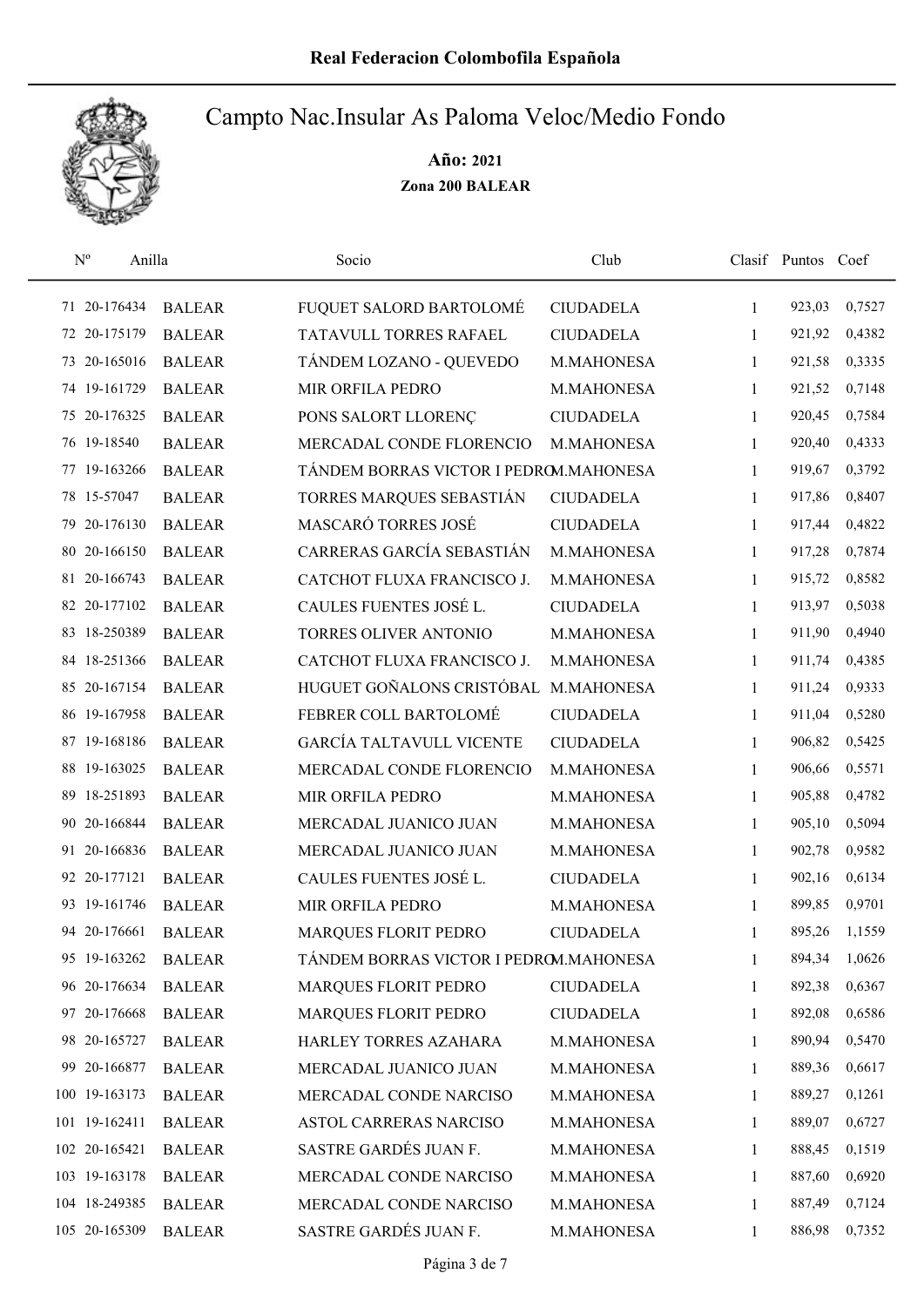

| $\mathbf{N}^{\text{o}}$ | Anilla        | Socio                                  | Club             |              | Clasif Puntos Coef |        |
|-------------------------|---------------|----------------------------------------|------------------|--------------|--------------------|--------|
| 106 20-176462           | <b>BALEAR</b> | FUQUET SALORD BARTOLOMÉ                | <b>CIUDADELA</b> | 1            | 883,50             | 0,8068 |
| 107 18-250484           | <b>BALEAR</b> | TORRES OLIVER ANTONIO                  | M.MAHONESA       | 1            | 881,37             | 0,7822 |
| 108 20-166110           | <b>BALEAR</b> | CARRERAS GARCÍA SEBASTIÁN              | M.MAHONESA       | $\mathbf{1}$ | 879,70             | 0,7943 |
| 109 20-176516           | <b>BALEAR</b> | FUQUET SALORD BARTOLOMÉ                | <b>CIUDADELA</b> | 1            | 877,96             | 0,6528 |
| 110 20-167140           | <b>BALEAR</b> | HUGUET GOÑALONS CRISTÓBAL              | M.MAHONESA       | $\mathbf{1}$ | 874,65             | 0,8444 |
| 111 20-175413           | <b>BALEAR</b> | VIVO MARQUES FRANCISCO                 | <b>CIUDADELA</b> | 1            | 873,54             | 0,9000 |
| 112 19-167935           | <b>BALEAR</b> | FEBRER COLL BARTOLOMÉ                  | <b>CIUDADELA</b> | $\mathbf{1}$ | 869,89             | 0,6490 |
| 113 19-161055           | <b>BALEAR</b> | SASTRE GARDÉS JUAN F.                  | M.MAHONESA       | 1            | 863,24             | 0,8782 |
| 114 18-242581           | <b>BALEAR</b> | <b>CAMPS COLL JUAN</b>                 | <b>CIUDADELA</b> | 1            | 862,71             | 0,9642 |
| 115 19-163244           | <b>BALEAR</b> | TÁNDEM BORRAS VICTOR I PEDROM.MAHONESA |                  | 1            | 862,39             | 1,0879 |
| 116 16-21563            | <b>BALEAR</b> | TÁNDEM BORRAS VICTOR I PEDROM.MAHONESA |                  | 1            | 848,00             | 1,1385 |
| 117 19-167581           | <b>BALEAR</b> | <b>CAMPS COLL JUAN</b>                 | <b>CIUDADELA</b> | 1            | 845,85             | 1,2912 |
| 118 19-161029           | <b>BALEAR</b> | SASTRE GARDÉS JUAN F.                  | M.MAHONESA       | 1            | 843,68             | 0,9190 |
| 119 20-166108           | <b>BALEAR</b> | CARRERAS GARCÍA SEBASTIÁN              | M.MAHONESA       | 1            | 843,30             | 0,6424 |
| 120 19-167877           | <b>BALEAR</b> | <b>CASTILLO CURSACH JAVIER</b>         | <b>CIUDADELA</b> | 1            | 842,78             | 1,0036 |
| 121 20-166136           | <b>BALEAR</b> | CARRERAS GARCÍA SEBASTIÁN              | M.MAHONESA       | 1            | 840,55             | 0,9572 |
| 122 18-248962           | <b>BALEAR</b> | TÁNDEM LOZANO - QUEVEDO                | M.MAHONESA       | 1            | 839,63             | 0,9785 |
| 123 20-166104           | <b>BALEAR</b> | CARRERAS GARCÍA SEBASTIÁN              | M.MAHONESA       | 1            | 837,82             | 1,1938 |
| 124 19-162560           | <b>BALEAR</b> | HARLEY TORRES AZAHARA                  | M.MAHONESA       | 1            | 837,67             | 0,9979 |
| 125 20-176635           | <b>BALEAR</b> | MARQUES FLORIT PEDRO                   | <b>CIUDADELA</b> | $\mathbf{1}$ | 837,30             | 0,7658 |
| 126 18-250481           | <b>BALEAR</b> | TORRES OLIVER ANTONIO                  | M.MAHONESA       | 1            | 832,24             | 1,0292 |
| 127 20-166827           | <b>BALEAR</b> | MERCADAL JUANICO JUAN                  | M.MAHONESA       | 1            | 832,16             | 1,0546 |
| 128 20-175528           | <b>BALEAR</b> | <b>CAMPS COLL JUAN</b>                 | <b>CIUDADELA</b> | 1            | 827,17             | 0,7888 |
| 129 12-50286            | <b>BALEAR</b> | MERCADAL CONDE FLORENCIO               | M.MAHONESA       | 1            | 824,69             | 0,7744 |
| 130 20-175080           | <b>BALEAR</b> | TORRES MARQUES SEBASTIÁN               | <b>CIUDADELA</b> | 1            | 820,87             | 1,1384 |
| 131 20-176422           | <b>BALEAR</b> | FUQUET SALORD BARTOLOMÉ                | <b>CIUDADELA</b> | 1            | 819,79             | 1,1557 |
| 132 20-166318           | <b>BALEAR</b> | MERCADAL CONDE FLORENCIO               | M.MAHONESA       | 1            | 816,70             | 1,2401 |
| 133 18-241895           | <b>BALEAR</b> | MASSANET CATALÁ JOSÉ                   | <b>CIUDADELA</b> | $\mathbf{1}$ | 812,51             | 1,3924 |
| 134 19-163171           | <b>BALEAR</b> | MERCADAL CONDE NARCISO                 | M.MAHONESA       | 1            | 809,69             | 1,0991 |
| 135 19-163202           | <b>BALEAR</b> | TÁNDEM BORRAS VICTOR I PEDROM.MAHONESA |                  | 1            | 806,28             | 0,7821 |
| 136 20-165763           | <b>BALEAR</b> | TORRES OLIVER ANTONIO                  | M.MAHONESA       | 1            | 789,18             | 0,8210 |
| 137 17-22695            | <b>BALEAR</b> | MERCADAL CONDE NARCISO                 | M.MAHONESA       | 1            | 777,61             | 1,2937 |
| 138 18-241850           | <b>BALEAR</b> | MASSANET CATALÁ JOSÉ                   | <b>CIUDADELA</b> | $\mathbf{1}$ | 776,99             | 1,2377 |
| 139 20-175341           | <b>BALEAR</b> | MASSANET CATALÁ JOSÉ                   | <b>CIUDADELA</b> | 1            | 776,50             | 1,2598 |
| 140 19-163778           | <b>BALEAR</b> | ASTOL CARRERAS NARCISO                 | M.MAHONESA       | 1            | 775,44             | 1,1823 |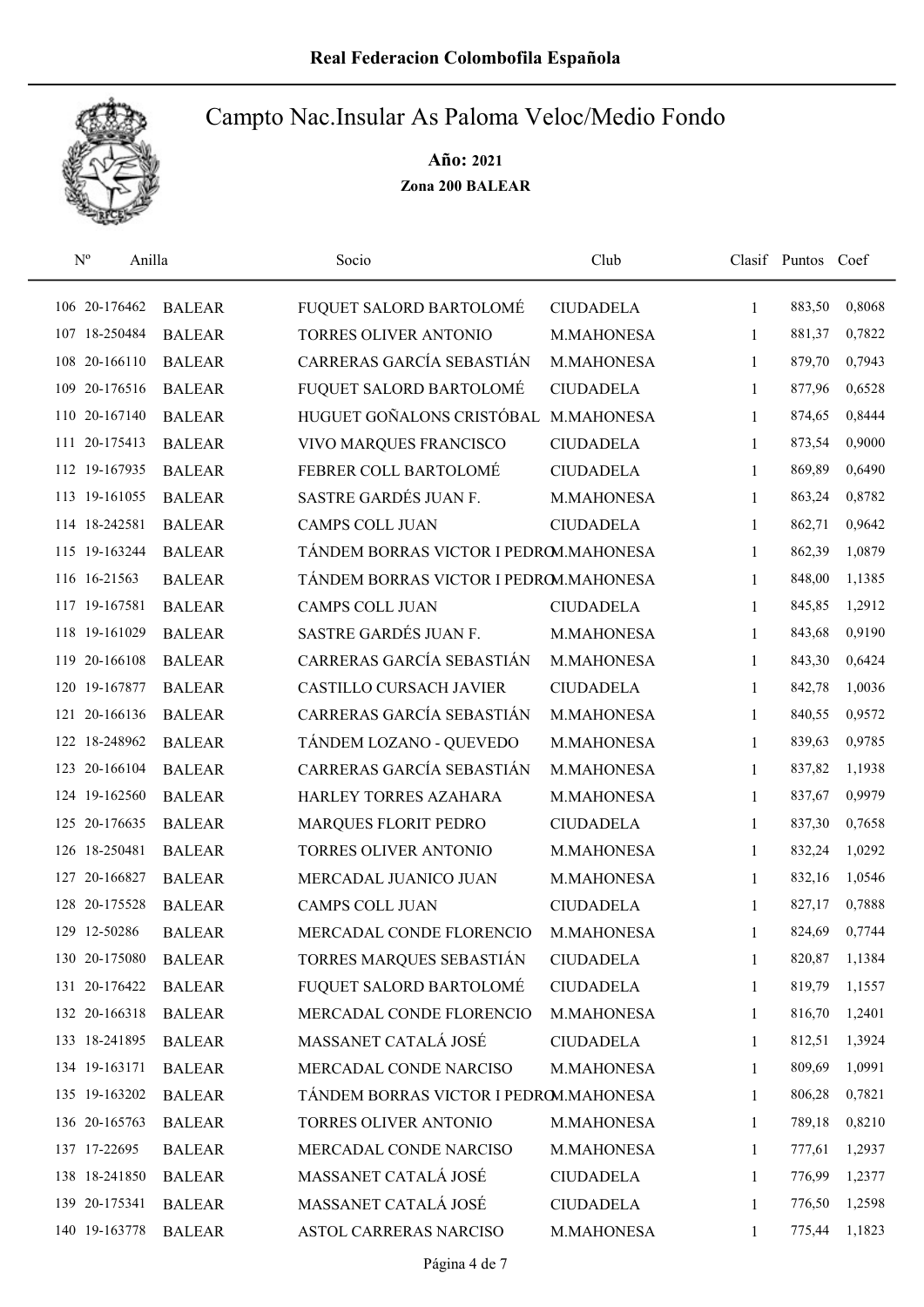

| $\mathbf{N}^{\text{o}}$ | Anilla        | Socio                                | Club             |              | Clasif Puntos Coef |        |
|-------------------------|---------------|--------------------------------------|------------------|--------------|--------------------|--------|
| 141 19-161982           | <b>BALEAR</b> | MERCADAL JUANICO JUAN                | M.MAHONESA       | 1            | 750,83             | 0,8733 |
| 142 20-166147           | <b>BALEAR</b> | CARRERAS GARCÍA SEBASTIÁN            | M.MAHONESA       | 1            | 749,73             | 0,1767 |
| 143 19-162375           | <b>BALEAR</b> | <b>ASTOL CARRERAS NARCISO</b>        | M.MAHONESA       | 1            | 748,95             | 0,2021 |
| 144 19-163933           | <b>BALEAR</b> | HUGUET GOÑALONS CRISTÓBAL M.MAHONESA |                  | 1            | 736,30             | 1,2665 |
| 145 20-167121           | <b>BALEAR</b> | HUGUET GOÑALONS CRISTÓBAL M.MAHONESA |                  | $\mathbf{1}$ | 733,94             | 0,2357 |
| 146 20-175823           | <b>BALEAR</b> | <b>GARCÍA TALTAVULL VICENTE</b>      | <b>CIUDADELA</b> | 1            | 733,15             | 0,2589 |
| 147 20-165212           | <b>BALEAR</b> | MERCADAL CONDE NARCISO               | M.MAHONESA       | 1            | 728,59             | 1,2416 |
| 148 19-162723           | <b>BALEAR</b> | BENEJAM ROMEU JUAN ANTONIO CIUDADELA |                  | 1            | 726,66             | 1,3652 |
| 149 18-249352           | <b>BALEAR</b> | MERCADAL CONDE NARCISO               | M.MAHONESA       | 1            | 707,53             | 0,8791 |
| 150 20-175161           | <b>BALEAR</b> | TATAVULL TORRES RAFAEL               | <b>CIUDADELA</b> | 1            | 705,23             | 0,9998 |
| 151 20-165100           | <b>BALEAR</b> | TÁNDEM LOZANO - QUEVEDO              | M.MAHONESA       | 1            | 697,34             | 0,2779 |
| 152 19-167401           | <b>BALEAR</b> | FUQUET SALORD BARTOLOMÉ              | <b>CIUDADELA</b> | 1            | 690,21             | 1,4497 |
| 153 19-168761           | <b>BALEAR</b> | TATAVULL TORRES RAFAEL               | <b>CIUDADELA</b> | 1            | 687,54             | 1,0261 |
| 154 20-166745           | <b>BALEAR</b> | CATCHOT FLUXA FRANCISCO J.           | M.MAHONESA       | $\mathbf{1}$ | 682,72             | 1,3783 |
| 155 19-162597           | <b>BALEAR</b> | HARLEY TORRES AZAHARA                | M.MAHONESA       | $\mathbf{1}$ | 680,89             | 1,3710 |
| 156 18-242513           | <b>BALEAR</b> | <b>CAMPS COLL JUAN</b>               | <b>CIUDADELA</b> | 1            | 678,66             | 1,3805 |
| 157 19-274029           | <b>BALEAR</b> | CATALLOPS FEBRER PEDRO               | <b>CIUDADELA</b> | 1            | 676,27             | 1,0636 |
| 158 17-22277            | <b>BALEAR</b> | MIR ORFILA PEDRO                     | M.MAHONESA       | 1            | 671,49             | 1,4040 |
| 159 17-15074            | <b>BALEAR</b> | TORRES OLIVER ANTONIO                | M.MAHONESA       | 1            | 663,13             | 1,3174 |
| 160 19-168683           | <b>BALEAR</b> | CAULES FUENTES JOSÉ L.               | <b>CIUDADELA</b> | $\mathbf{1}$ | 639,71             | 1,5716 |
| 161 20-176282           | <b>BALEAR</b> | FEBRER COLL BARTOLOMÉ                | <b>CIUDADELA</b> | 1            | 637,28             | 1,0234 |
| 162 19-167533           | <b>BALEAR</b> | <b>CAMPS COLL JUAN</b>               | <b>CIUDADELA</b> | 1            | 615,03             | 1,4243 |
| 163 20-177130           | <b>BALEAR</b> | CAULES FUENTES JOSÉ L.               | <b>CIUDADELA</b> | 1            | 575,67             | 1,1041 |
| 164 19-164005           | <b>BALEAR</b> | <b>ASTOL CARRERAS NARCISO</b>        | M.MAHONESA       | 1            | 574,22             | 1,4751 |
| 165 19-163709           | <b>BALEAR</b> | ASTOL CARRERAS NARCISO               | M.MAHONESA       | 1            | 563,27             | 1,3454 |
| 166 19-163193           | <b>BALEAR</b> | MERCADAL CONDE NARCISO               | M.MAHONESA       | 1            | 560,14             | 0,3279 |
| 167 19-161970           | <b>BALEAR</b> | MERCADAL JUANICO JUAN                | M.MAHONESA       | 1            | 559,17             | 1,3855 |
| 168 18-242549           | <b>BALEAR</b> | CAMPS COLL JUAN                      | <b>CIUDADELA</b> | 1            | 555,20             | 0,3810 |
| 169 20-166896           | <b>BALEAR</b> | MERCADAL JUANICO JUAN                | M.MAHONESA       | 1            | 551,68             | 1,4061 |
| 170 20-175602           | <b>BALEAR</b> | CASTILLO CURSACH JAVIER              | <b>CIUDADELA</b> | $\mathbf{1}$ | 551,27             | 1,6454 |
| 171 20-175898           | <b>BALEAR</b> | MINGORANCE PAULES TONI               | <b>CIUDADELA</b> | 1            | 539,79             | 0,4072 |
| 172 19-167193           | <b>BALEAR</b> | MASCARÓ TORRES JOSÉ                  | <b>CIUDADELA</b> | 1            | 523,77             | 1,5122 |
| 173 20-166868           | <b>BALEAR</b> | MERCADAL JUANICO JUAN                | M.MAHONESA       | 1            | 507,92             | 1,6316 |
| 174 20-176181           | <b>BALEAR</b> | MASCARÓ TORRES JOSÉ                  | <b>CIUDADELA</b> | 1            | 506,70             | 0,4355 |
| 175 19-167904           | <b>BALEAR</b> | CASTILLO CURSACH JAVIER              | <b>CIUDADELA</b> | 1            | 500,40             | 1,5272 |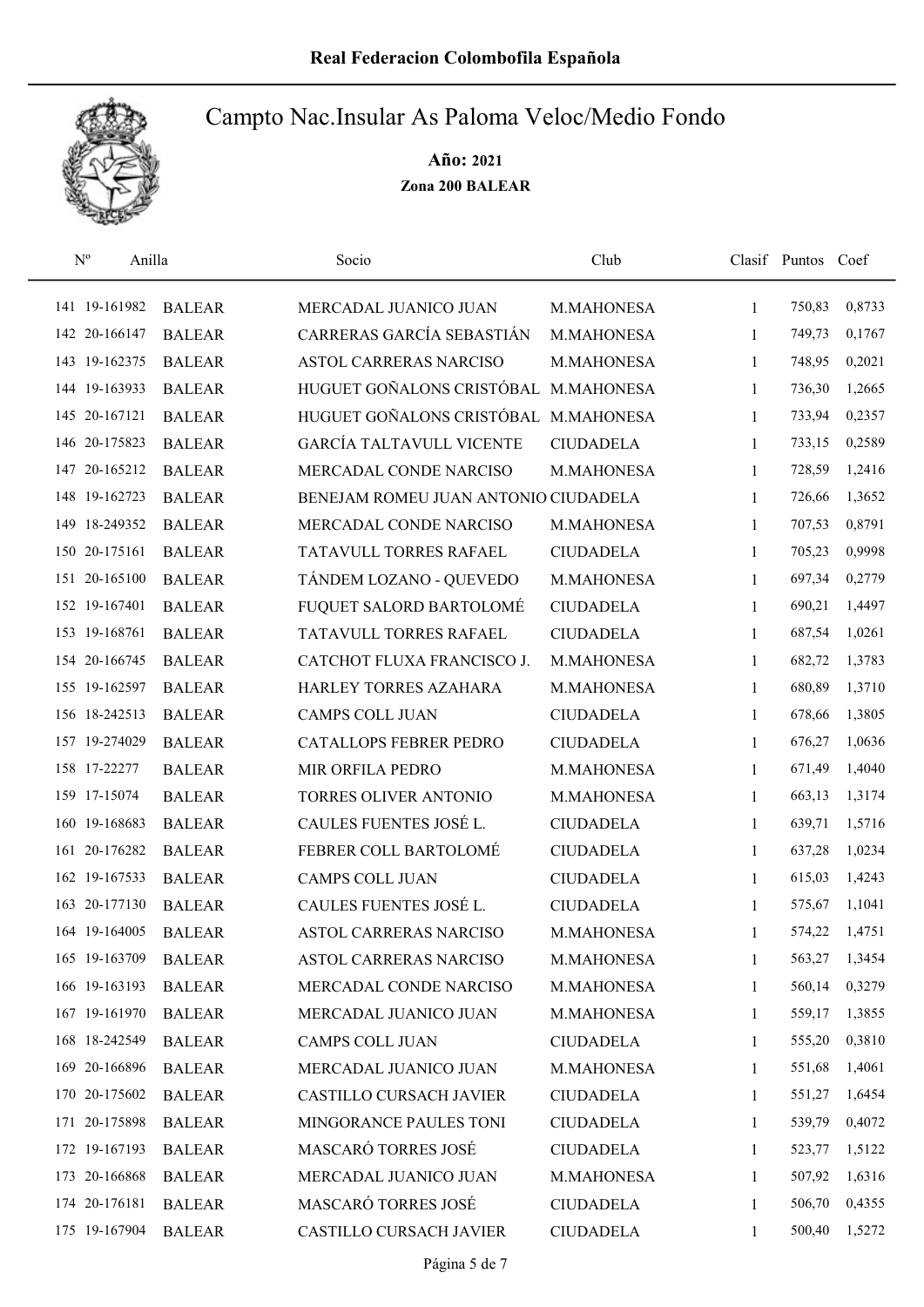

| $\mathbf{N}^{\text{o}}$ | Anilla        | Socio                                | Club             |              | Clasif Puntos Coef |        |
|-------------------------|---------------|--------------------------------------|------------------|--------------|--------------------|--------|
| 176 19-161281           | <b>BALEAR</b> | TÁNDEM LOZANO - QUEVEDO              | M.MAHONESA       | 1            | 498,34             | 1,4473 |
| 177 18-249821           | <b>BALEAR</b> | SASTRE GARDÉS JUAN F.                | M.MAHONESA       | 1            | 473,53             | 1,6288 |
| 178 19-167577           | <b>BALEAR</b> | <b>CAMPS COLL JUAN</b>               | <b>CIUDADELA</b> | $\mathbf{1}$ | 461,66             | 1,5777 |
| 179 18-248936           | <b>BALEAR</b> | TÁNDEM LOZANO - QUEVEDO              | M.MAHONESA       | 1            | 454,93             | 1,4881 |
| 180 18-251184           | <b>BALEAR</b> | MERCADAL CONDE FLORENCIO             | M.MAHONESA       | 1            | 445,26             | 1,5270 |
| 181 20-176691           | <b>BALEAR</b> | BENEJAM ROMEU JUAN ANTONIO CIUDADELA |                  | 1            | 437,75             | 1,2195 |
| 182 19-162568           | <b>BALEAR</b> | TORRES OLIVER ANTONIO                | M.MAHONESA       | 1            | 424,86             | 1,6756 |
| 183 19-167085           | <b>BALEAR</b> | TORRES MARQUES SEBASTIÁN             | <b>CIUDADELA</b> | 1            | 404,10             | 1,8496 |
| 184 20-177187           | <b>BALEAR</b> | CAULES FUENTES JOSÉ L.               | <b>CIUDADELA</b> | 1            | 402,51             | 1,8803 |
| 185 17-15706            | <b>BALEAR</b> | <b>CATALLOPS FEBRER PEDRO</b>        | <b>CIUDADELA</b> | 1            | 397,46             | 1,2498 |
| 186 20-175032           | <b>BALEAR</b> | TORRES MARQUES SEBASTIÁN             | <b>CIUDADELA</b> | 1            | 394,89             | 1,6420 |
| 187 19-167608           | <b>BALEAR</b> | <b>CAMPS COLL JUAN</b>               | <b>CIUDADELA</b> | 1            | 388,89             | 1,9088 |
| 188 20-177005           | <b>BALEAR</b> | <b>CATALLOPS FEBRER PEDRO</b>        | <b>CIUDADELA</b> | 1            | 355,94             | 1,9587 |
| 189 18-243162           | <b>BALEAR</b> | CAULES FUENTES JOSÉ L.               | <b>CIUDADELA</b> | 1            | 336,10             | 0,4625 |
| 190 19-167887           | <b>BALEAR</b> | CASTILLO CURSACH JAVIER              | <b>CIUDADELA</b> | $\mathbf{1}$ | 321,13             | 1,9522 |
| 191 19-162434           | <b>BALEAR</b> | ASTOL CARRERAS NARCISO               | M.MAHONESA       | 1            | 317,74             | 1,5493 |
| 192 19-167081           | <b>BALEAR</b> | TORRES MARQUES SEBASTIÁN             | <b>CIUDADELA</b> | 1            | 305,69             | 1,2600 |
| 193 20-166700           | <b>BALEAR</b> | CATCHOT FLUXA FRANCISCO J.           | M.MAHONESA       | 1            | 302,55             | 0,4887 |
| 194 20-166878           | <b>BALEAR</b> | MERCADAL JUANICO JUAN                | M.MAHONESA       | 1            | 300,39             | 1,1887 |
| 195 20-175918           | <b>BALEAR</b> | MINGORANCE PAULES TONI               | <b>CIUDADELA</b> | 1            | 299,36             | 1,6829 |
| 196 19-162450           | <b>BALEAR</b> | TORRES OLIVER ANTONIO                | M.MAHONESA       | 1            | 286,87             | 1,8303 |
| 197 20-176441           | <b>BALEAR</b> | FUQUET SALORD BARTOLOMÉ              | <b>CIUDADELA</b> | 1            | 286,36             | 2,0072 |
| 198 20-176636           | <b>BALEAR</b> | MARQUES FLORIT PEDRO                 | <b>CIUDADELA</b> | 1            | 284,57             | 1,7125 |
| 199 19-168707           | <b>BALEAR</b> | FEBRER COLL BARTOLOMÉ                | <b>CIUDADELA</b> | 1            | 279,18             | 1,6684 |
| 200 19-168673           | <b>BALEAR</b> | CAULES FUENTES JOSÉ L.               | <b>CIUDADELA</b> | 1            | 270,52             | 1,3144 |
| 201 18-248956           | <b>BALEAR</b> | TÁNDEM LOZANO - QUEVEDO              | M.MAHONESA       | 1            | 263,83             | 1,6308 |
| 202 20-176150           | <b>BALEAR</b> | MASCARÓ TORRES JOSÉ                  | <b>CIUDADELA</b> | 1            | 256,07             | 0,5444 |
| 203 20-176119           | <b>BALEAR</b> | MASCARÓ TORRES JOSÉ                  | <b>CIUDADELA</b> | 1            | 250,75             | 1,3418 |
| 204 20-176179           | <b>BALEAR</b> | MASCARÓ TORRES JOSÉ                  | <b>CIUDADELA</b> | 1            | 233,11             | 1,3945 |
| 205 20-176371           | <b>BALEAR</b> | PONS SALORT LLORENÇ                  | <b>CIUDADELA</b> | 1            | 220,84             | 1,9615 |
| 206 20-176399           | <b>BALEAR</b> | PONS SALORT LLORENÇ                  | <b>CIUDADELA</b> | 1            | 214,76             | 1,3474 |
| 207 20-166842           | <b>BALEAR</b> | MERCADAL JUANICO JUAN                | M.MAHONESA       | 1            | 196,51             | 1,9683 |
| 208 19-163399           | <b>BALEAR</b> | HUGUET GOÑALONS CRISTÓBAL            | M.MAHONESA       | 1            | 192,54             | 1,7098 |
| 209 19-167959           | <b>BALEAR</b> | FEBRER COLL BARTOLOMÉ                | <b>CIUDADELA</b> | 1            | 182,62             | 1,7318 |
| 210 20-165301           | <b>BALEAR</b> | SASTRE GARDÉS JUAN F.                | M.MAHONESA       | 1            | 147,64             | 1,3350 |